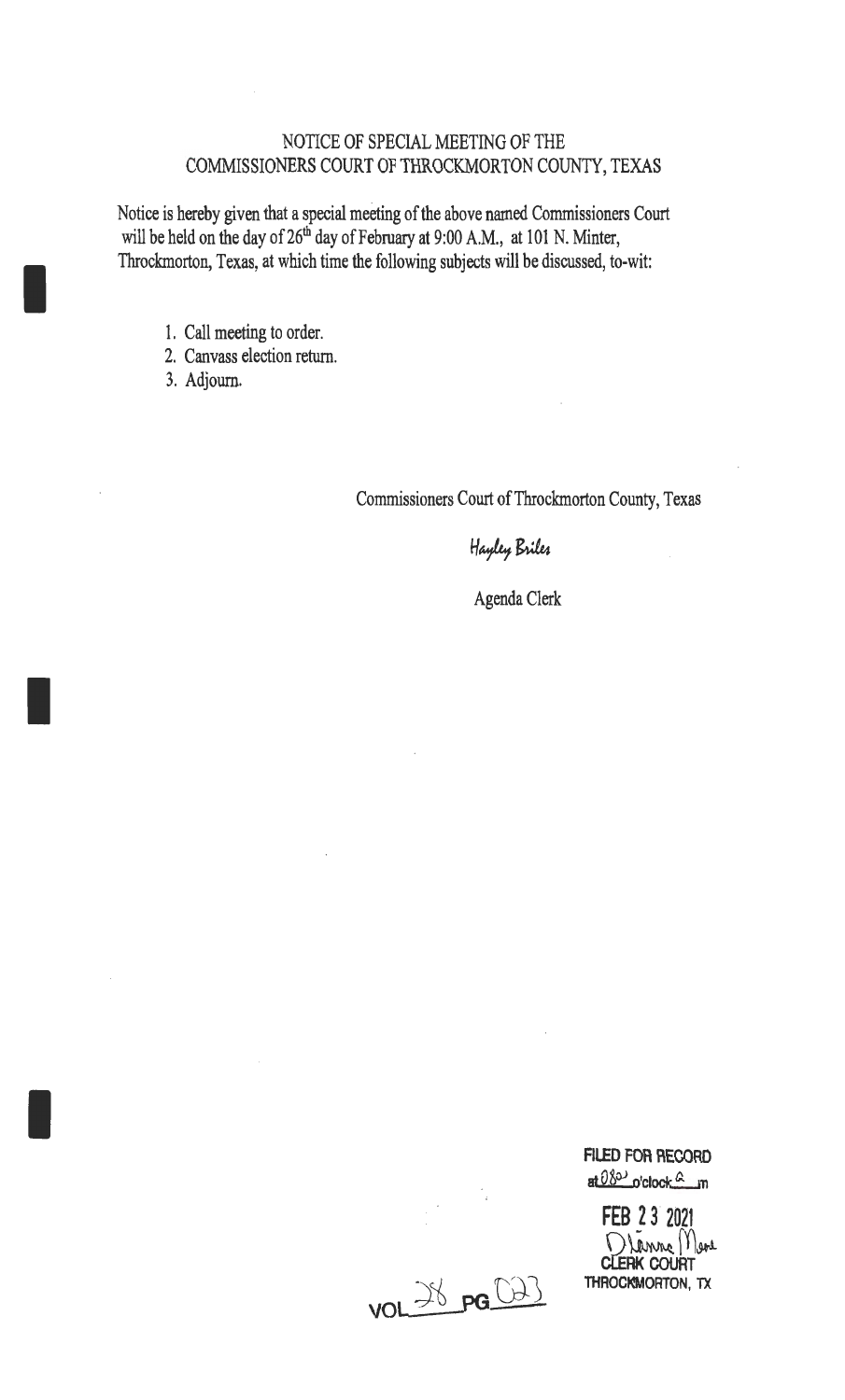#### COMMISSIONERS' COURT

#### Special Meeting

Throckmorton County Commissioners' Court met in Special Session on Friday the 26th day of February, 2021, at 9:00 A.M., at 105 North Minter, Throckmorton, Texas, with the following members present:

Trey Carrington, County Judge, Kasey Hibbitts, Commissioner Pct #2, Greg Brockman, Commissioner Pct#3,Klay Mitchell, Commissioner Pct. #4, and Dianna Moore, County Clerk

- 1. Trey Carrington called meeting to order at 9:00 A.M.
- 2. Kasey Hibbitts made the motion with Klay Mitchell seconding to Canvass the Runoff Election for the Texas House District 68 Representative. Motion carried 4-0.
- 3. Klay Mitchell made the motion and seconded by Kasey Hibbitts to adjourn at 9:01 a.m. Motion carried 4-0.

Witnessed my hand AND approved this the 8th day of March, 2021.

Trno

ATIEST: County Clerk

County Judge

I

I

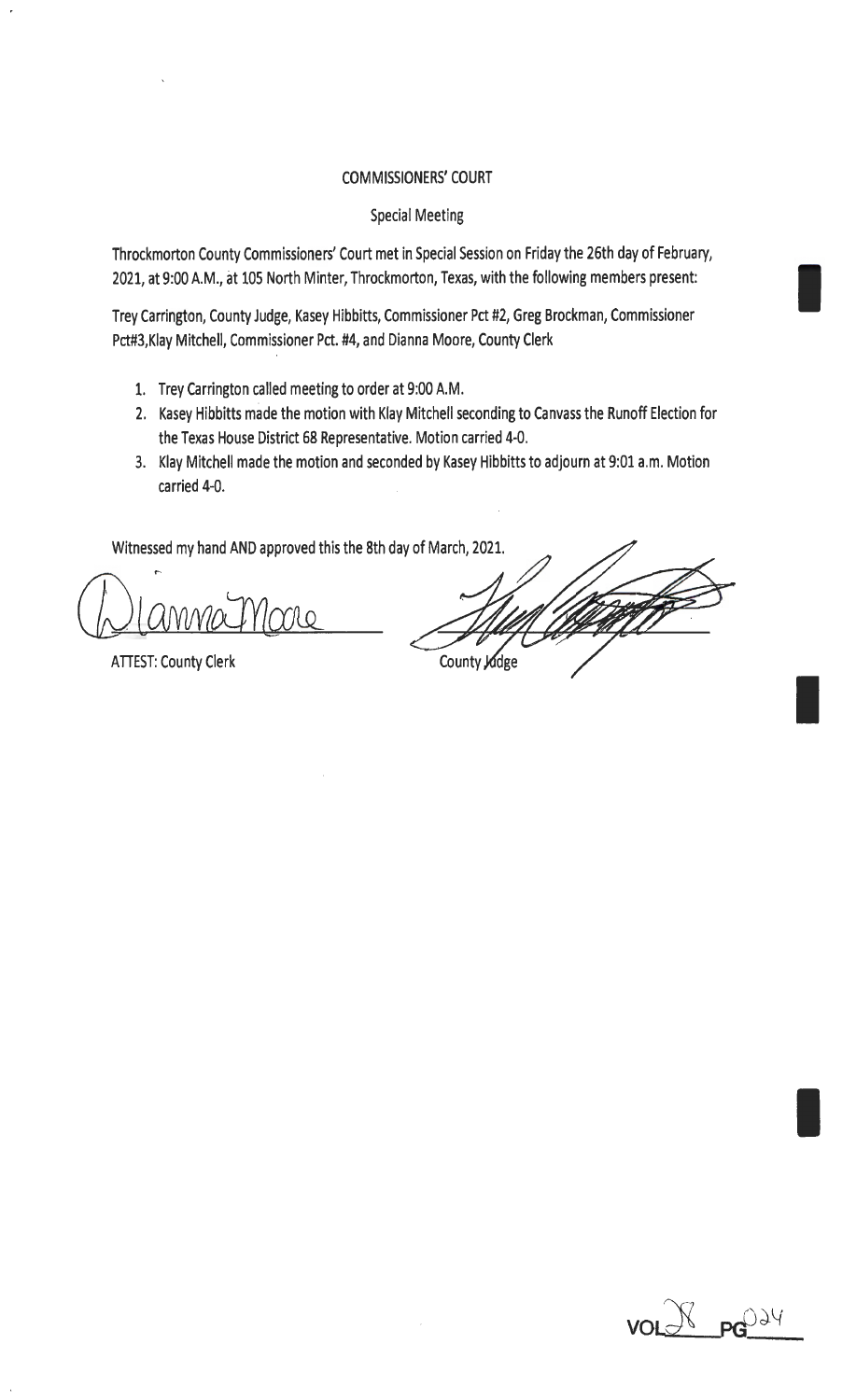#### SUMMARY OF PRECINCT RETURNS

I, the undersigned, the presiding officer of the canvassing authority for the 2021 Special Runoff Election for House District 68, held on the 23rd day of February, 2021, Throckmorton County, Texas do hereby certify that the following is a total of all votes received by each candidate and votes received "for" and "against" each measure as shown by the precinct returns. I further certify that the following vote totals include early voting votes by precinct received under Section 87.1231 of the Texas Election Code.

I

I

| Name of Candidate |                                      | <b>Total Votes Received</b> |             |              |
|-------------------|--------------------------------------|-----------------------------|-------------|--------------|
| Craig Carter      |                                      | 34                          |             |              |
| David Spiller     |                                      | 93                          |             |              |
| Ä,                | TOTAL                                | 127                         |             |              |
| DATED, THIS       |                                      | DAY OF FEBRUARY, 2021.      |             |              |
|                   |                                      |                             |             |              |
|                   | arriagton, Throckmotion County Judge |                             |             |              |
|                   |                                      |                             | Kley Mittel |              |
|                   | , Commissioner                       |                             |             | Commissioner |
|                   |                                      |                             |             |              |
|                   | Commissioner                         |                             |             | Commissioner |

VOLAB PG 235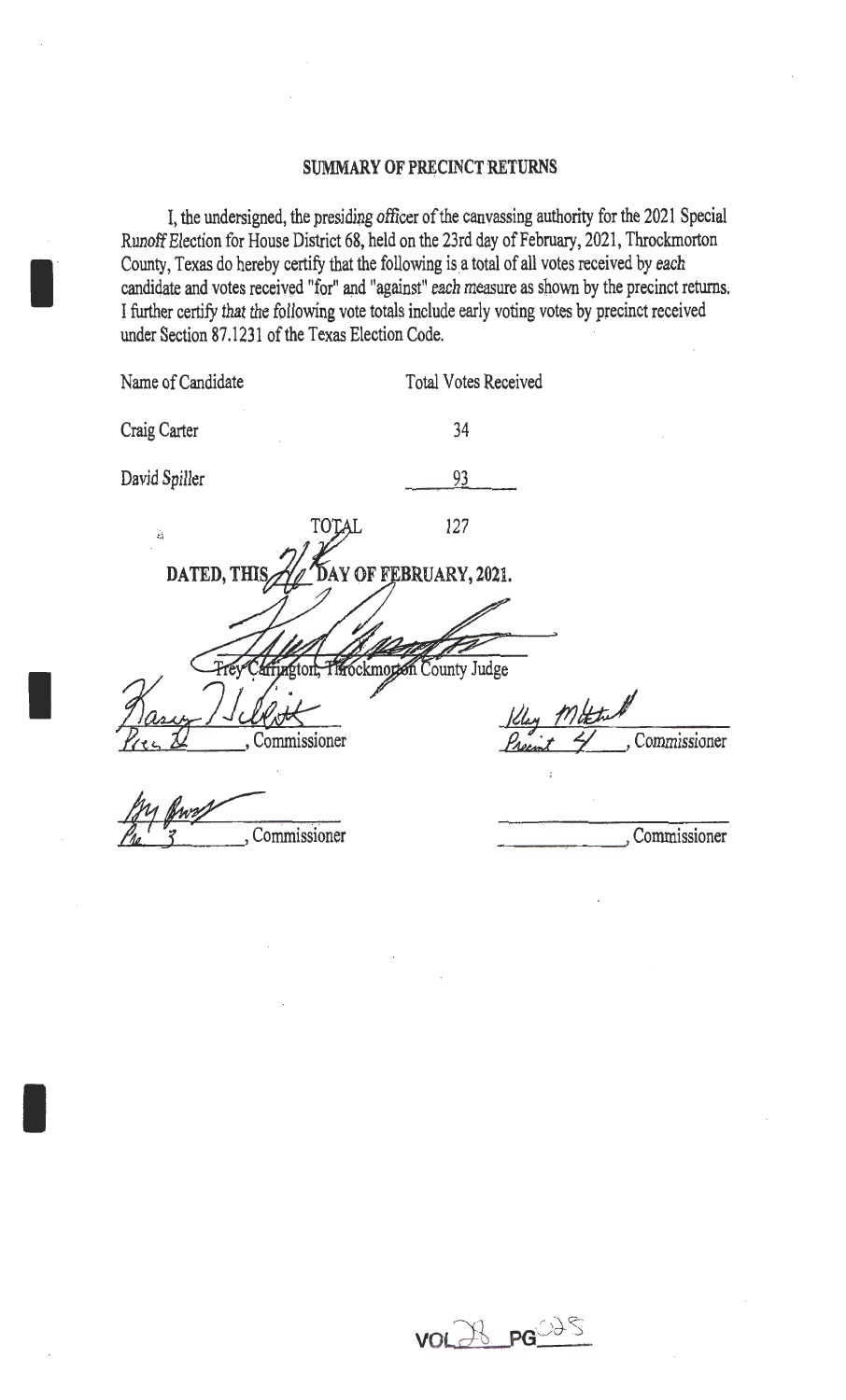#### **CANVASS OF SPECIAL** RUN~OFF **ELECTION**

I Trey Carrington, the Judge of Throckmorton County, Texas, met with the Commissioners Court of Throckmorton County, sitting as the canvassing board to canvass the special run-off election dated I February 23, 2021 on February 26, 2021 at Throckmorton County, Texas.

I certify that the figures on the tally sheets correspond with the figures on the returns.

Witness my hand this  $26<sup>th</sup>$  day of February 2021.

Presiding Officer of Canvassing Authority frington,



I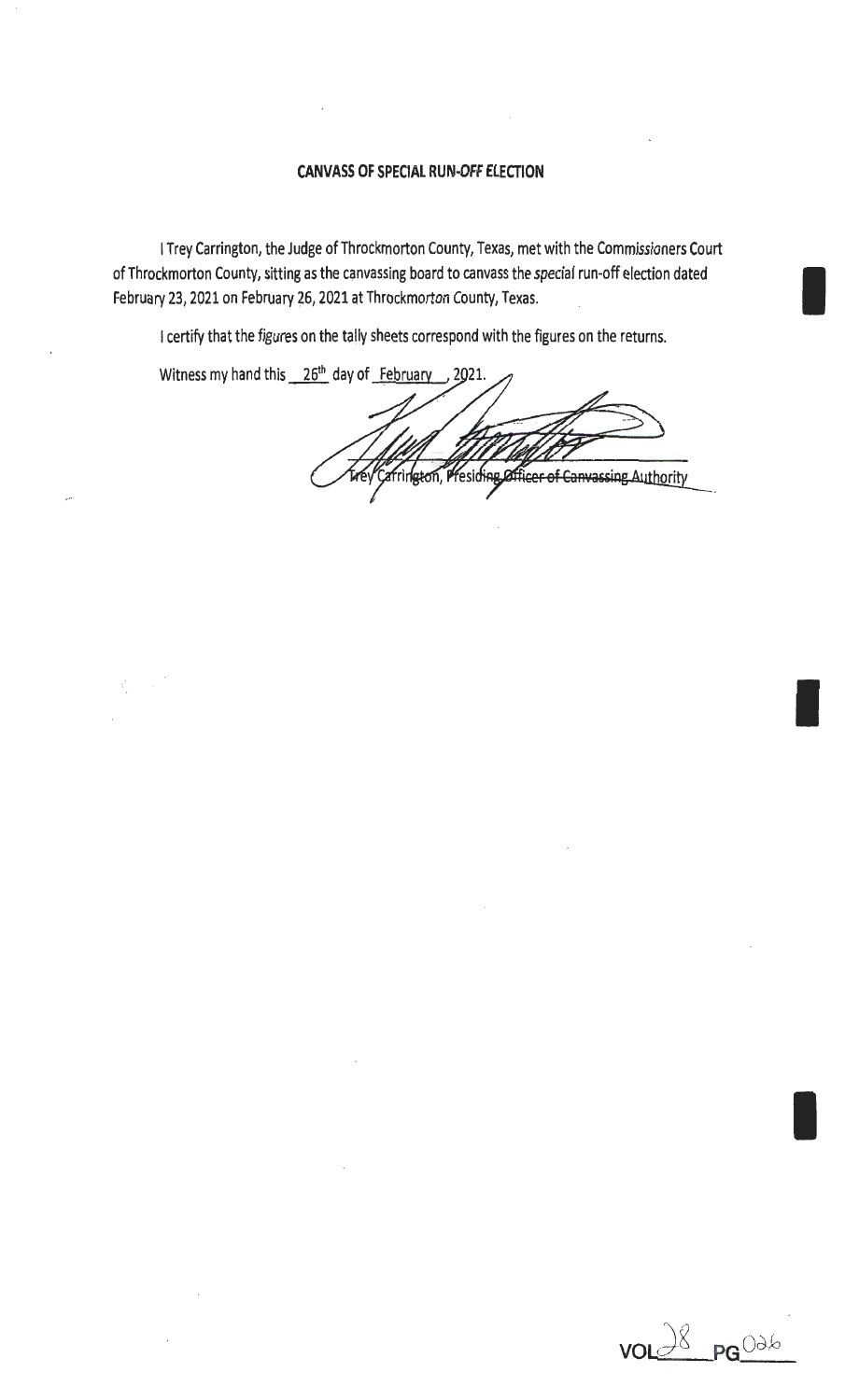

# SPECIAL RUNOFF ELECTION

2/23/2021

Page 1



|                     | State Representative, District No. 68 Unexpired Term - Vote for none or one. |                        |         |   |                     |                            |         |              |
|---------------------|------------------------------------------------------------------------------|------------------------|---------|---|---------------------|----------------------------|---------|--------------|
| <b>Choice</b>       | <b>Party</b>                                                                 | <b>Absentee Voting</b> |         |   | <b>Early Voting</b> | <b>Election Day Voting</b> |         | <b>Total</b> |
| <b>Craig Carter</b> | <b>REP</b>                                                                   |                        | 50.00%  | 0 | 0.00%               | 29                         | 25.22%  |              |
| David Spiller       | <b>REP</b>                                                                   |                        | 50,00%  |   | 2 100.00%           | 86                         | 74.78%  |              |
|                     | <b>Cast Votes:</b>                                                           | 10                     | 100.00% |   | 2 100,00%           | 115                        | 100.00% |              |
|                     | Undervotes:                                                                  |                        |         |   |                     | ٥                          |         |              |
|                     | Overvotes:                                                                   | ۵                      |         |   |                     |                            |         |              |

\*\*\* End of report \*\*\*

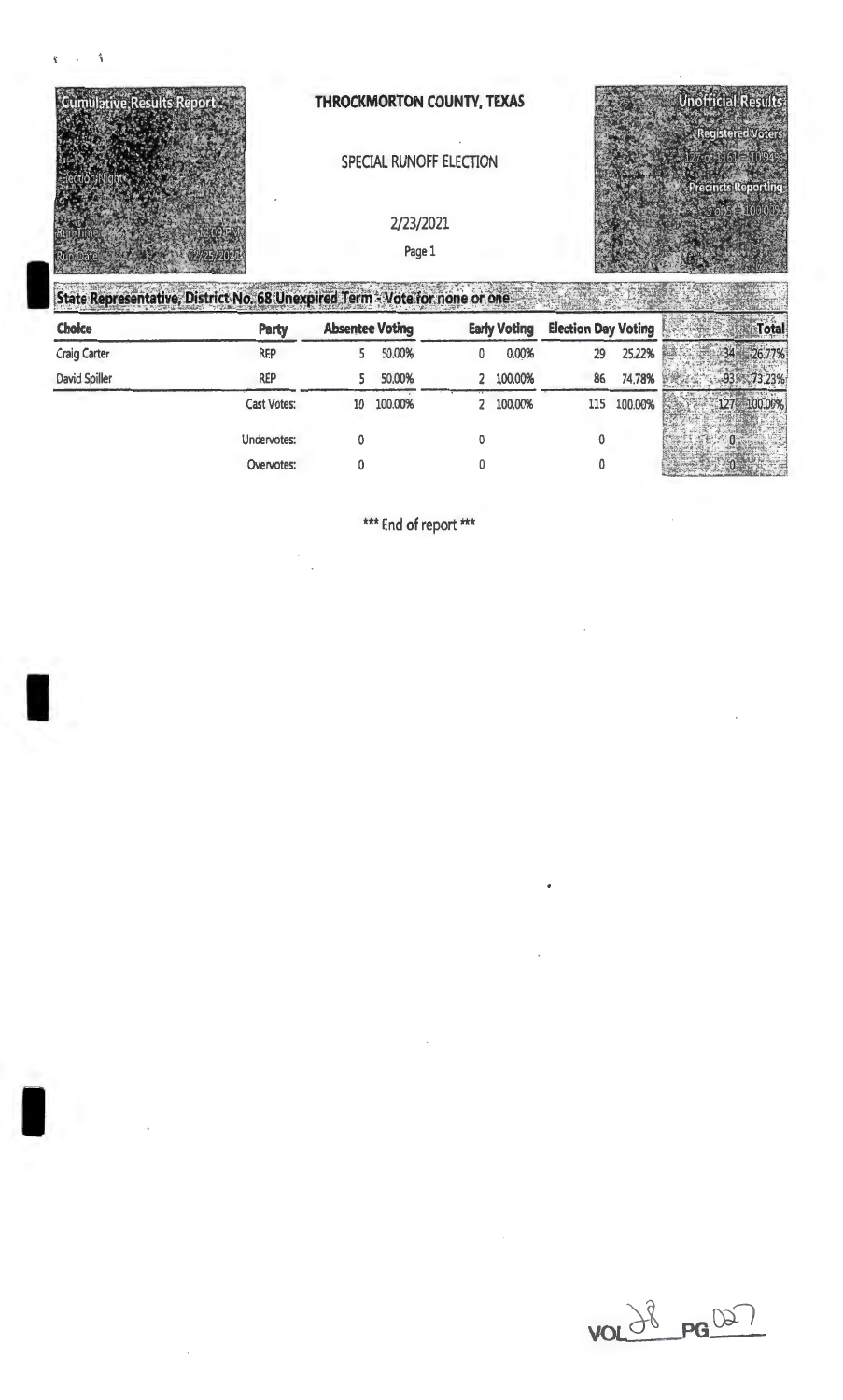

#### SPECIAL RUNOFF ELECTION

# 2/23/2021 Page 1

State Representative, District No. 68 Unexpired Term - Vote for none or one

| Precinct                                      |  |       |                |     |     |    |     |        |
|-----------------------------------------------|--|-------|----------------|-----|-----|----|-----|--------|
|                                               |  |       |                |     | 34  |    | 299 | 13,38% |
|                                               |  | SP 85 | 歌を 安。<br>隆遠 名。 |     |     |    |     | 9.52%  |
| 3003                                          |  |       |                |     |     | 24 | 302 | 7.95%  |
| $\frac{1}{2}$ , $\frac{1}{2}$ , $\frac{1}{2}$ |  |       |                | AT. | -17 |    |     |        |
| 4006                                          |  |       |                |     | 18  | 22 | 194 | 11.34% |
|                                               |  |       |                |     |     |    |     |        |

 $VOL^{\frac{18}{5}}PG^{\frac{100}{50}}$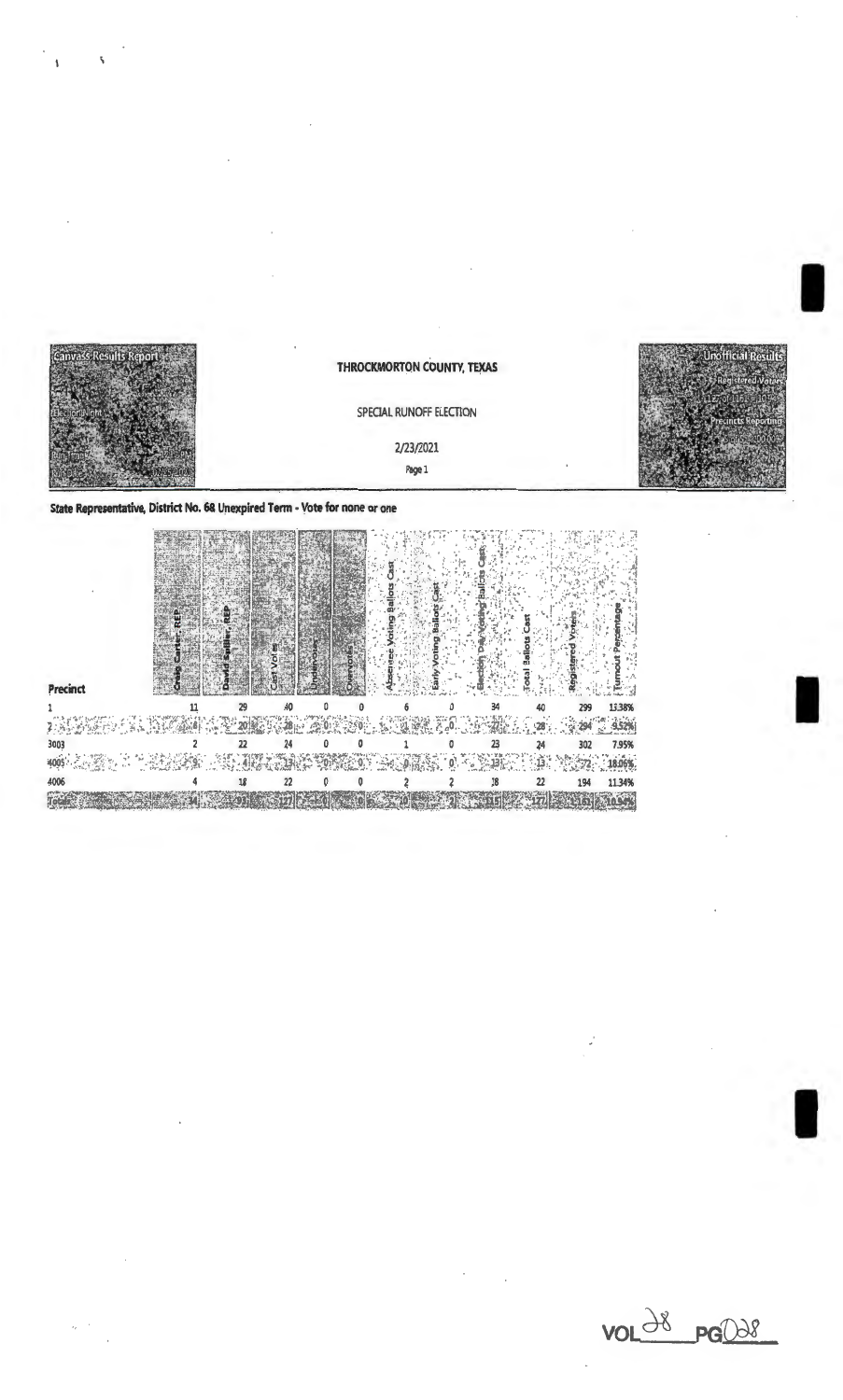

SPECIAL RUNOFF ELECTION

2/23/2021

Page 1



I

I

·,

33233494

| Choice              | <b>Party</b> | <b>Absentee Voting</b> |         | <b>Early Voting</b> | <b>Election Day Voting</b> |         | Total      |
|---------------------|--------------|------------------------|---------|---------------------|----------------------------|---------|------------|
| <b>Craig Carter</b> | <b>REP</b>   |                        | 33.33%  | 0.00%               |                            | 26.47%  | 27.50%     |
| David Spiller       | <b>REP</b>   | 4                      | 66.67%  | 0.00%               | 25                         | 73.53%  | 29 72.50%  |
|                     | Cast Votes:  | 6                      | 100.00% | 0.00%               | 34                         | 100.00% | 40 100.00% |
|                     | Undervotes:  |                        |         |                     |                            |         |            |
|                     | Overvotes:   |                        |         |                     |                            |         |            |

vol 26 pr 029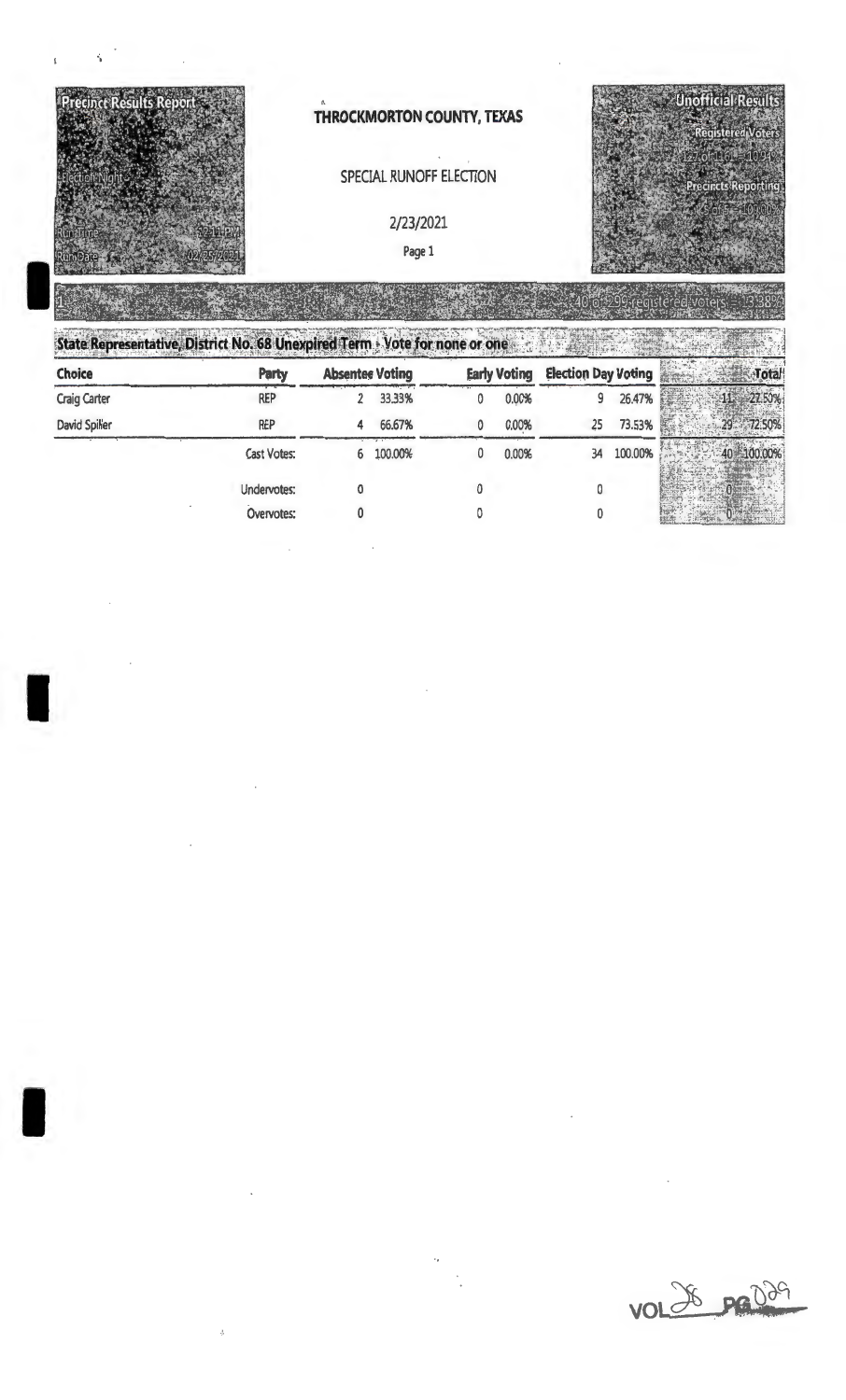

# SPECIAL RUNOFF ELECTION

### 2/23/2021

Page 2

**Unofficial Results** 

I

I

I

/'

State Representative, District No. 68 Unexpired Term - Vote for none or one

| 3818-1811-191 01 - 1 - 1 - 1 - 10 -<br><b>Choice</b> | Party       | <b>Absentee Voting</b> |         | <b>Early Voting</b> | <b>Election Day Voting</b> |         | <b>otal</b> |
|------------------------------------------------------|-------------|------------------------|---------|---------------------|----------------------------|---------|-------------|
| <b>Craig Carter</b>                                  | REP         |                        | 100.00% | 0.00%               |                            | 25.93%  |             |
| David Spiller                                        | <b>REP</b>  |                        | 0.00%   | 0.00%               | 20                         | 74.07%  | -71.43%     |
|                                                      | Cast Votes: |                        | 100.00% | C.00%               | 27                         | 100.00% | 100.00%     |
|                                                      | Undervotes: |                        |         |                     |                            |         |             |
|                                                      | Overvotes:  |                        |         |                     |                            |         |             |

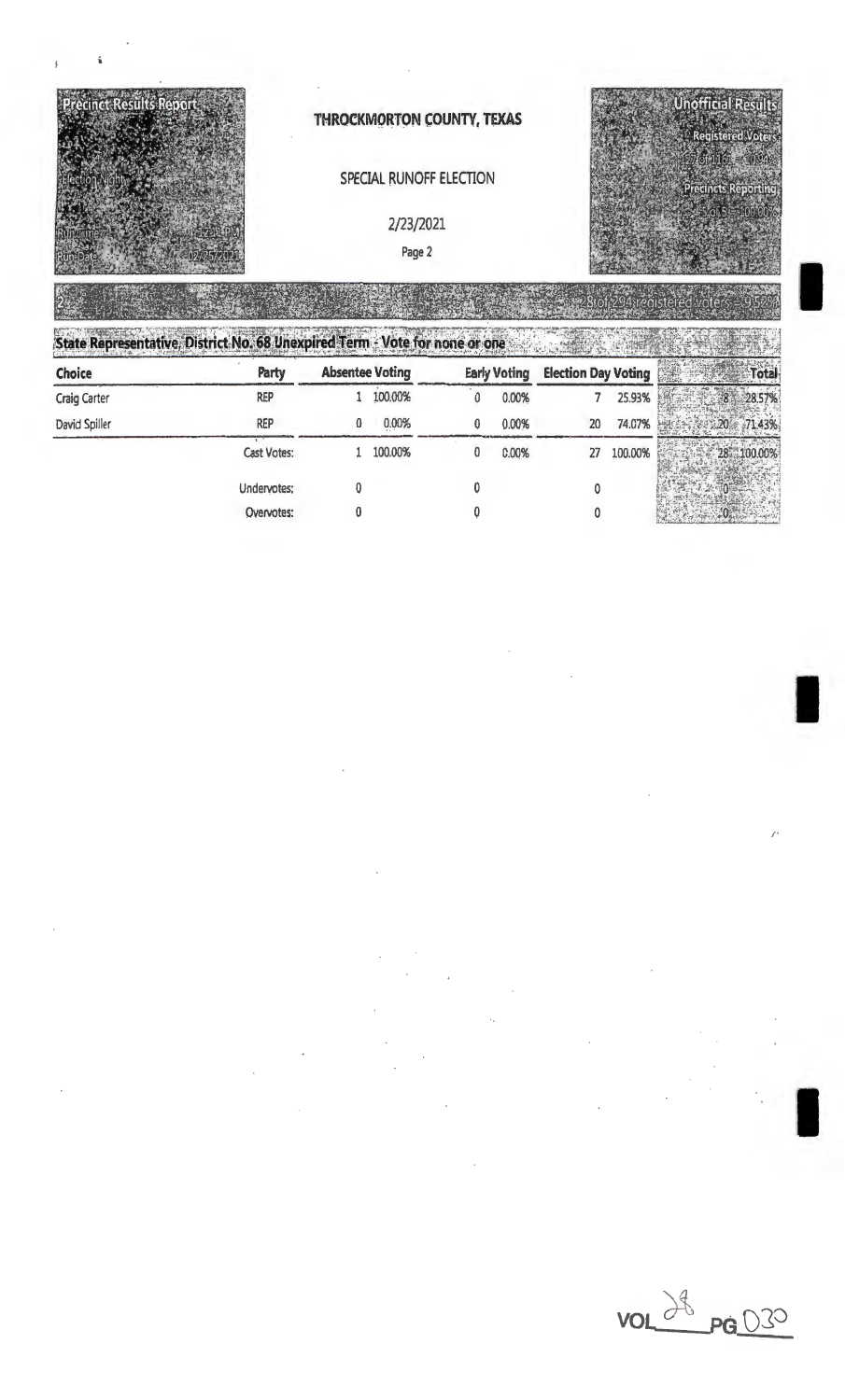

| Choice              | <b>Party</b>       | <b>Absentee Voting</b> |         | <b>Early Voting</b> | <b>Election Day Voting</b> |         | <b>Total</b> |
|---------------------|--------------------|------------------------|---------|---------------------|----------------------------|---------|--------------|
| <b>Craig Carter</b> | <b>REP</b>         |                        | 0.00%   | 0.00%               |                            | 8.70%   | 8.33%        |
| David Spiller       | <b>REP</b>         |                        | 100.00% | 0.00%               | 21                         | 91.30%  |              |
|                     | <b>Cast Votes:</b> |                        | 100.00% | 0.00%               | 23                         | 100.00% | 100.00%      |
|                     | Undervotes;        |                        |         |                     |                            |         |              |
|                     | Overvotes:         |                        |         |                     |                            |         |              |



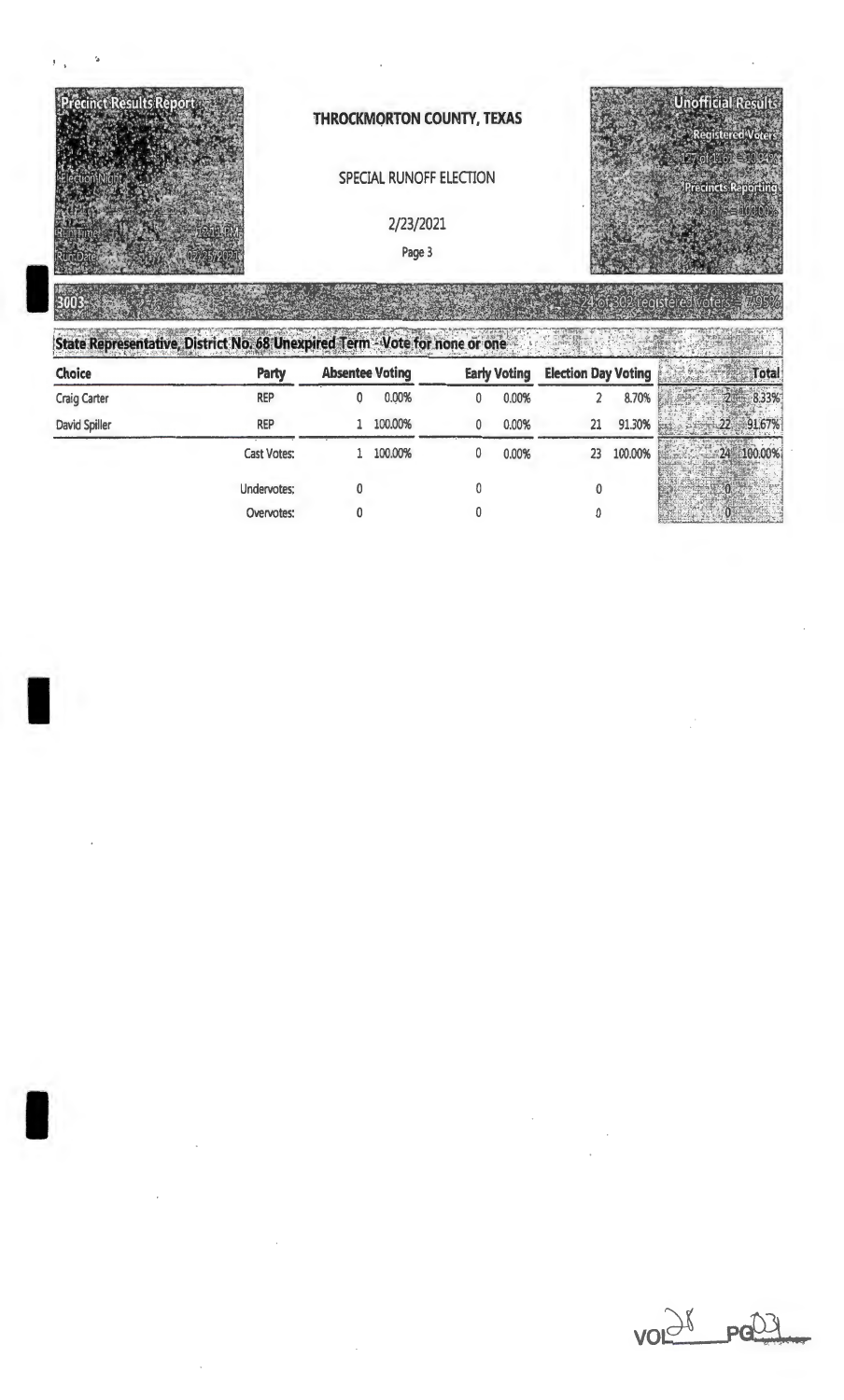

## SPECIAL RUNOFF ELECTION

2/23/2021

Page 4

**IN NATH** 



.

Unofficial Results

I

I

| State Representative, District No. 68 Unexpired Term - Vote for none or one |  |  |  |
|-----------------------------------------------------------------------------|--|--|--|
|                                                                             |  |  |  |

| Choice        | Party       | <b>Absentee Voting</b> |       | <b>Early Voting</b> |          | <b>Election Day Voting</b> |         | Tota       |  |
|---------------|-------------|------------------------|-------|---------------------|----------|----------------------------|---------|------------|--|
| Craig Carter  | <b>REP</b>  |                        | 0.00% | 0                   | 0.00%    | 9                          | 69.23%  | 6923%      |  |
| David Spiller | <b>REP</b>  | 0                      | 0.00% |                     | $0.00\%$ | 4                          | 30.77%  |            |  |
|               | Cast Votes: | 0                      | 0,00% | 0                   | 0.00%    | 13                         | 100.00% | 13 100.00% |  |
|               | Undervotes: |                        |       |                     |          |                            |         |            |  |
|               | Overvotes:  |                        |       |                     |          |                            |         |            |  |